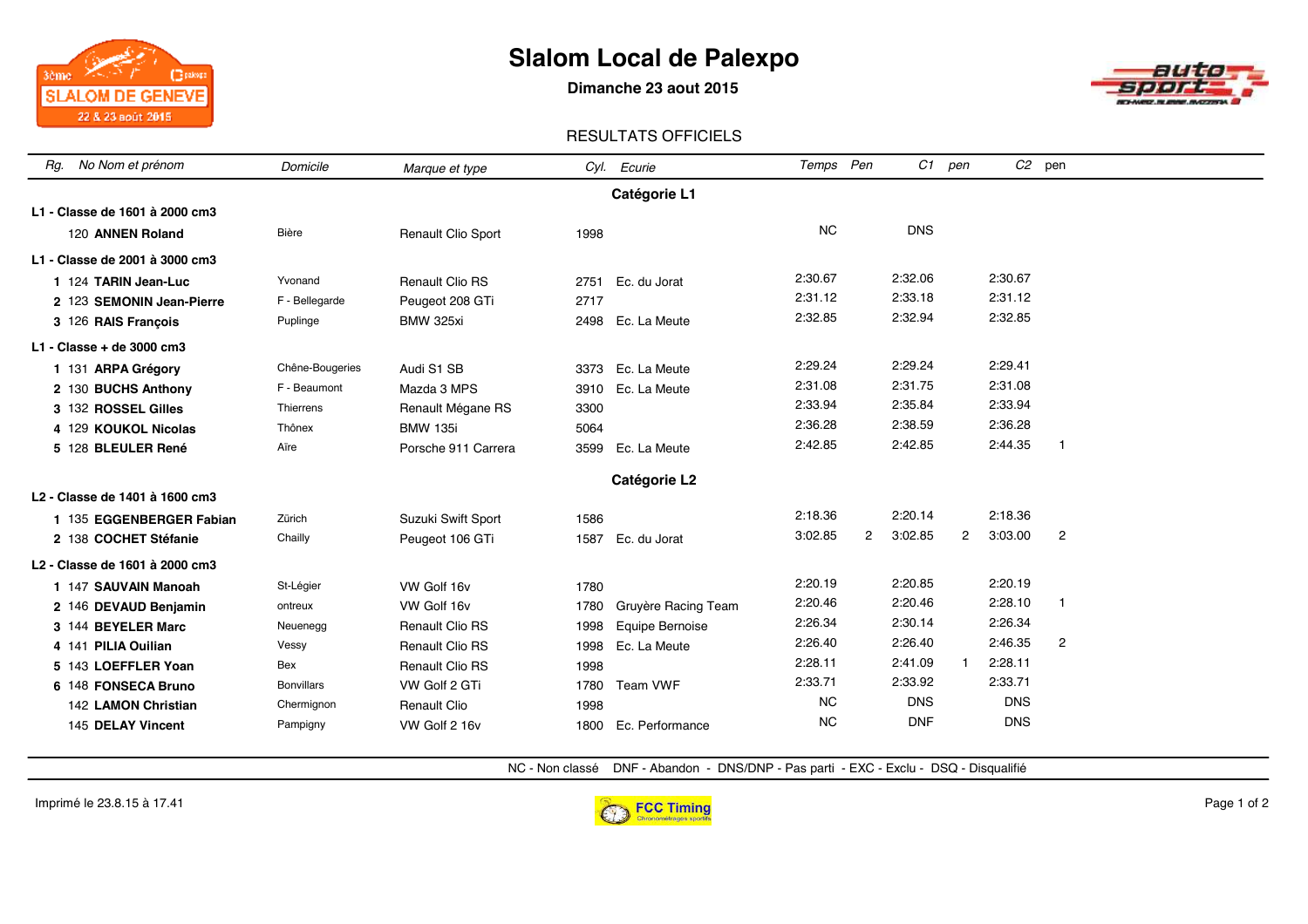

### **Slalom Local de Palexpo Dimanche 23 aout 2015**



### RESULTATS OFFICIELS

| No Nom et prénom<br>Rg.        | Domicile        | Marque et type          | Cyl. | Ecurie               |         |                         |         |                         |
|--------------------------------|-----------------|-------------------------|------|----------------------|---------|-------------------------|---------|-------------------------|
|                                |                 |                         |      | Catégorie L2         |         |                         |         |                         |
| L2 - Classe de 2001 à 3000 cm3 |                 |                         |      |                      |         |                         |         |                         |
| 1 125 CHABLAIS Jonathan        | Monthey         | Fiat Punto Abarth       | 2326 |                      | 2:29.98 | 2:49.74<br>$\mathbf{2}$ | 2:29.98 |                         |
| 2 152 DI PAOLO Luca            | Genève          | Mini Cooper S           | 2720 |                      | 2:39.41 | <b>DSQ</b>              | 2:39.41 |                         |
| $L2$ - Classe + de 3000 cm3    |                 |                         |      |                      |         |                         |         |                         |
| 1 157 CREPIN Arnaud            | Plan-les-Ouates | Mitsubishi Lancer Evo 6 | 3395 | Ec. Ouest-Romand     | 2:15.41 | 2:15.41                 | 2:15.57 |                         |
| 2 156 ORSINO Lorenzo           | Lausanne        | Mitsubishi Lancer Evo 8 | 3394 |                      | 2:16.08 | 2:17.30                 | 2:16.08 |                         |
| 3 158 DA COSTA Kévin           | Charrat         | Ford Sierra Cosworth    | 3388 |                      | 2:36.25 | 2:38.92                 | 2:36.25 |                         |
|                                |                 |                         |      | Catégorie L3         |         |                         |         |                         |
| L3 - Classe de 1601 à 2000 cm3 |                 |                         |      |                      |         |                         |         |                         |
| 1 168 BOCHEZ Alexandre         | Crans           | VW Golf 17              | 1780 |                      | 2:32.85 | 2:37.03                 | 2:32.85 |                         |
| 2 169 MERLOTTI Vincent         | Les Bayards     | <b>VW Golf</b>          | 1871 |                      | 2:42.64 | 2:43.36                 | 2:42.64 |                         |
| L3 - Classe de 2001 à 3000 cm3 |                 |                         |      |                      |         |                         |         |                         |
| 1 172 MONNAY Pierre            | Aïre-Le Lignon  | Porsche 911 2.7         |      | 2685 Ec. La Meute    | 2:28.75 | 2:30.59                 | 2:28.75 |                         |
| 2 173 VETSCH Florian           |                 | Porsche 911 Carrera RS  |      | 2700 Ec. La Meute    | 2:31.04 | <b>DSQ</b>              | 2:31.04 |                         |
| $L3 - Classe + de 3000 cm3$    |                 |                         |      |                      |         |                         |         |                         |
| 1 174 DESBAILLETS René         | Choully         | Porsche 911 Carrera     |      | 3200 Ec. La Meute    | 2:26.90 | <b>DSQ</b>              | 2:26.90 |                         |
|                                |                 |                         |      | Catégorie L4         |         |                         |         |                         |
| L4 - Classe de 1601 à 2000 cm3 |                 |                         |      |                      |         |                         |         |                         |
| 1 186 MORA Olivier             | Cologny         | Lotus Exige Cup         |      | 1796 Ec. La Meute    | 2:19.20 | 2:22.02                 | 2:19.20 |                         |
| 2 185 RAIS Ludovic             | Puplinge        | <b>Lotus Elise</b>      | 1796 | Ec. La Meute         | 2:20.92 | 2:20.92                 | 2:36.39 | $\overline{\mathbf{1}}$ |
| 3 184 JEANMONOD Logan          | Grandevent      | VW Golf II GTi          |      | 1780 Ec. Performance | 2:32.49 | 2:37.61                 | 2:32.49 |                         |
| L4 - Classe de 2001 à 3000 cm3 |                 |                         |      |                      |         |                         |         |                         |
| 1 190 ROUSSELOT Paul-Etienne   | Genève          | Mini JCW GP             |      | 2717 Ec. La Meute    | 2:22.05 | 2:23.24                 | 2:22.05 |                         |
| L4 - Classe + de 3000 cm3      |                 |                         |      |                      |         |                         |         |                         |
| 1 196 MONNAY Julien            | Aïre-Le Lignon  | Lotus Exige S V6 Cup    |      | 5875 Ec. La Meute    | 2:09.89 | 2:09.89                 | 2:18.57 | $\mathbf{1}$            |
|                                |                 |                         |      |                      |         |                         |         |                         |

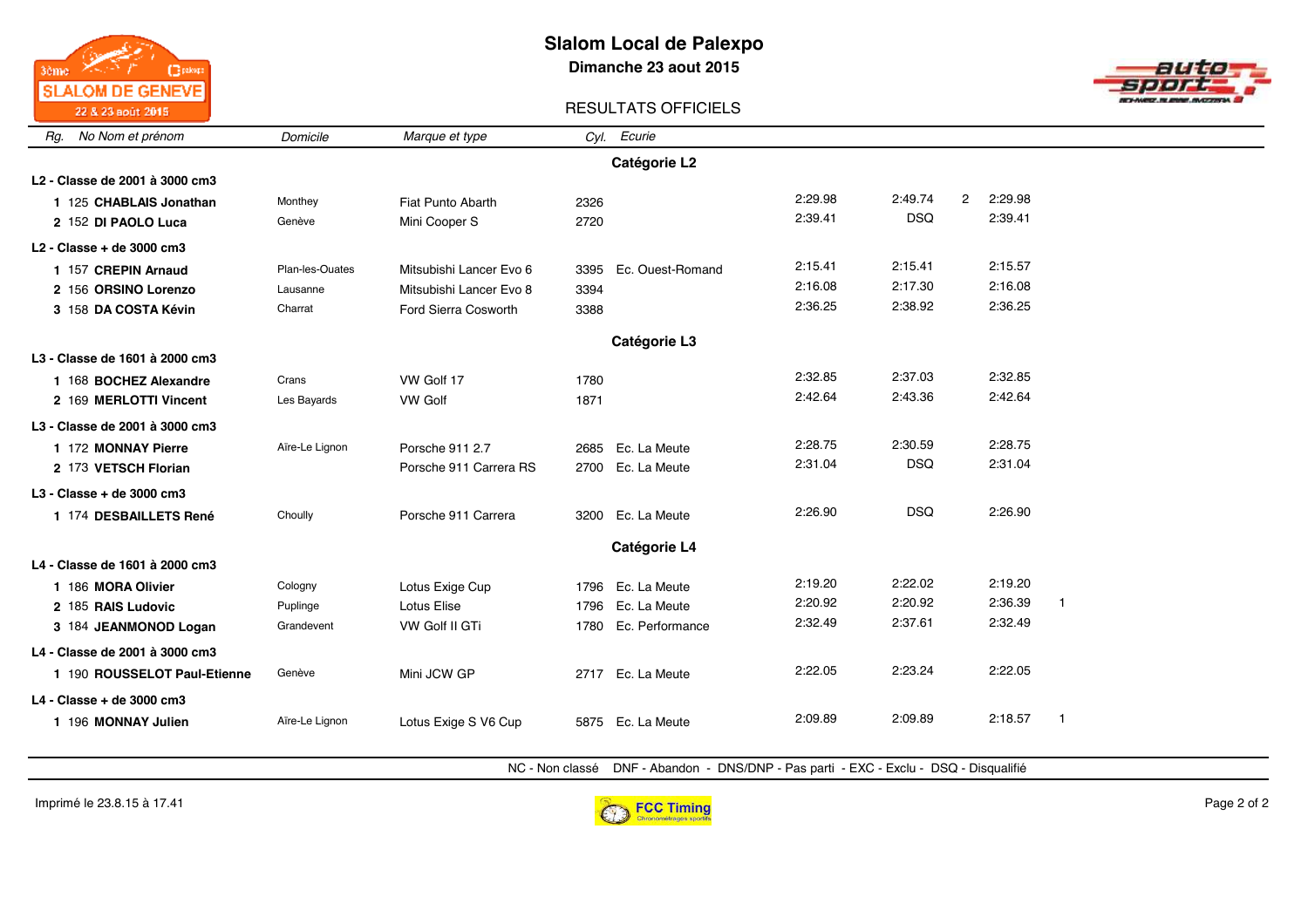

**Dimanche 23 aout 2015**



#### RESULTATS OFFICIELS

| Rg.                      | No Nom et prénom                     | Domicile    | Marque et type          | Cyl. | Ecurie                    |         |         |            |  |         |                |  |
|--------------------------|--------------------------------------|-------------|-------------------------|------|---------------------------|---------|---------|------------|--|---------|----------------|--|
|                          |                                      |             |                         |      | <b>GROUPE SuperSérie</b>  |         |         |            |  |         |                |  |
|                          | SS - Classe unique                   |             |                         |      |                           |         |         |            |  |         |                |  |
|                          | 24 BERING Michael                    | Le Locle    | Honda Integra Type R    | 1798 | Sc. Taifyn                | 2:16.44 | 2:16.44 |            |  | 2:24.29 | $\overline{1}$ |  |
| 2                        | 26 EISENBART Peter                   | Jonschwil   | Ford Escort RS Cosworth | 3397 | RC Untertoggenburg        | 2:23.42 | 2:23.42 |            |  | 2:31.54 | $\overline{1}$ |  |
|                          | 3 25 KUHN Oski                       | Zürich      | Honda Integra Type R    | 1797 | RC Untertoggenburg        | 2:28.43 | 2:31.72 |            |  | 2:28.43 |                |  |
|                          | <b>GROUPE SuperSérie Compétition</b> |             |                         |      |                           |         |         |            |  |         |                |  |
|                          | <b>SSC - Classe unique</b>           |             |                         |      |                           |         |         |            |  |         |                |  |
|                          | 1 30 GOLAY Philippe                  | Montricher  | Caterham CSR 200        | 2300 |                           | 2:11.37 | 2:22.79 |            |  | 2:11.37 |                |  |
| <b>GROUPE N/ISN/R1</b>   |                                      |             |                         |      |                           |         |         |            |  |         |                |  |
|                          | $N/ISN - Classe + de 2001 cm3$       |             |                         |      |                           |         |         |            |  |         |                |  |
|                          | 1 34 BETTSCHEN Beat                  | Reichenbach | Mitsubishi Lancer Evo X | 3400 |                           | 2:19.26 | 2:20.15 |            |  | 2:19.26 |                |  |
| GROUPE A / ISA / R2 / R3 |                                      |             |                         |      |                           |         |         |            |  |         |                |  |
|                          | A/ISA - Classe jusqu à 1600 cm3      |             |                         |      |                           |         |         |            |  |         |                |  |
|                          | 35 NEWTON Warren                     | Aïre        | Peugeot 106 S16         | 1587 |                           | 2:17.72 | 2:19.64 |            |  | 2:17.72 |                |  |
|                          | 2 37 BRACELLI Yves                   | Veytaux     | Peugeot 106 GTi         | 1587 | ACS                       | 2:18.05 |         | <b>DSQ</b> |  | 2:18.05 |                |  |
|                          | 3 36 RIGOLET Gilbert                 | Domdidier   | Peugeot 106 S16         | 1587 | Gruyère Racing Team       | 2:26.65 | 2:30.39 |            |  | 2:26.65 |                |  |
|                          | A/ISA - Classe de 1601 à 2000 cm3    |             |                         |      |                           |         |         |            |  |         |                |  |
| 1.                       | 39 SPRING Andreas                    | Mamishaus   | BMW 318IS-4 E36         |      | 1795 MB Motorsport Team   | 2:35.69 | 2:45.77 |            |  | 2:35.69 |                |  |
|                          |                                      |             |                         |      | <b>GROUPE Interswiss</b>  |         |         |            |  |         |                |  |
|                          | IS - Classe jusqu à 1600 cm3         |             |                         |      |                           |         |         |            |  |         |                |  |
|                          | 47 JUNGI Rolf                        | Alchenstorf | Citroën Saxo JM         | 1600 | Equipe Bernoise           | 2:15.58 | 2:16.09 |            |  | 2:15.58 |                |  |
|                          | 2 45 FAURE Sylvain                   | Sierre      | Peugeot 106             | 1293 |                           | 2:30.86 | 2:30.86 |            |  | 2:41.13 | $\overline{2}$ |  |
| 3                        | 46 PFLUG Corinne                     | Hefenhofen  | Toyota Corolla AE92     | 1600 | Equipe Bernoise           | 2:31.35 | 2:40.74 |            |  | 2:31.35 |                |  |
|                          | IS - Classe de 1601 à 2000 cm3       |             |                         |      |                           |         |         |            |  |         |                |  |
|                          | 50 RUESCH Thomas                     | Kölliken    | Renault Clio Cup        | 2000 | <b>MB Motorsport Team</b> | 2:11.92 | 2:13.57 |            |  | 2:11.92 |                |  |
|                          | 2 52 MEIER Marco                     | Arni        | Honda Civic EK4 K20     | 1998 | Sägesser Motorsport       | 2:13.70 | 2:13.99 |            |  | 2:13.70 |                |  |
|                          |                                      |             |                         |      |                           |         |         |            |  |         |                |  |

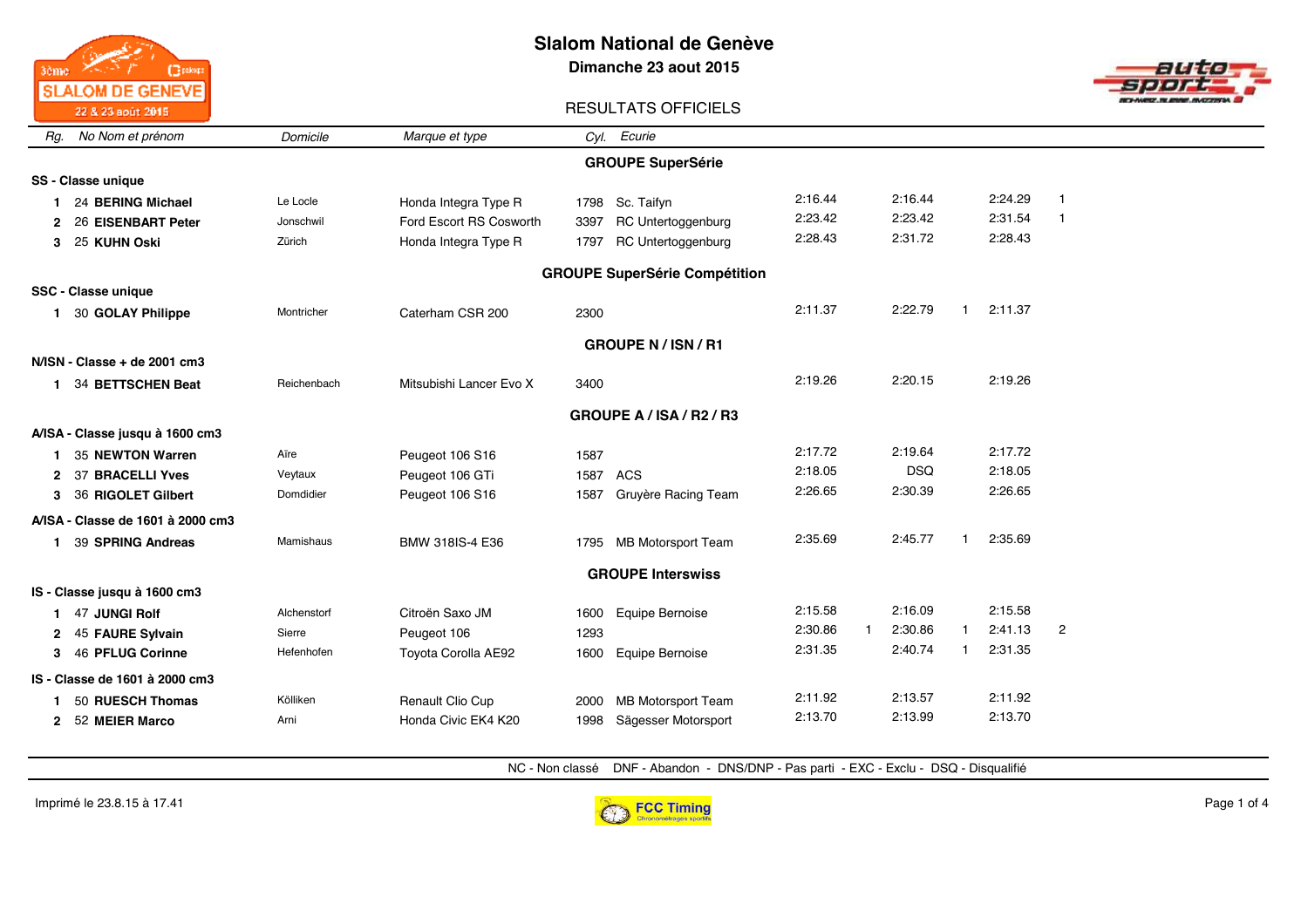

**Dimanche 23 aout 2015**



### RESULTATS OFFICIELS

| No Nom et prénom<br>Rg.            | Domicile            | Marque et type        |      | Cyl. Ecurie                                                                            |           |            |              |            |              |
|------------------------------------|---------------------|-----------------------|------|----------------------------------------------------------------------------------------|-----------|------------|--------------|------------|--------------|
|                                    |                     |                       |      | <b>GROUPE Interswiss</b>                                                               |           |            |              |            |              |
| IS - Classe de 1601 à 2000 cm3     |                     |                       |      |                                                                                        |           |            |              |            |              |
| 49 SATTLER Sven<br>3               | Mettmenstetten      | <b>Renault Clio</b>   | 1998 | <b>RC Untertoggenburg</b>                                                              | 2:16.80   | 2:18.88    |              | 2:16.80    |              |
| 51 MEIER Gilbert<br>4              | Rudolfstetten       | Honda Integra GIS     | 1797 | Sägesser Motorsport                                                                    | 2:17.12   | 2:17.12    |              | 2:27.96    | $\mathbf{1}$ |
| IS - Classe + de 2001 cm3          |                     |                       |      |                                                                                        |           |            |              |            |              |
| 54 ZBINDEN Michael                 | Wattenwil           | Opel Kadett C         | 2498 | Autersa Racing Team                                                                    | 2:12.81   | 2:23.40    |              | 2:12.81    |              |
| 53 DERIAZ Jean-Luc<br>$\mathbf{2}$ | Orbe                | <b>BMW 318i</b>       | 2494 | Team VWF                                                                               | 2:18.68   | 2:28.36    |              | 2:18.68    |              |
|                                    |                     |                       |      | <b>GROUPE Abarth Trofeo</b>                                                            |           |            |              |            |              |
| <b>Abarth Trofeo Slalom</b>        |                     |                       |      |                                                                                        |           |            |              |            |              |
| 65 CUANY Francois                  | Etoy                | Abarth 695 Biposto    | 2326 |                                                                                        | 2:25.91   | 2:26.00    |              | 2:25.91    |              |
| 60 GAROVI Martina                  | Sachseln            | Abarth 695 TF         | 2325 | ACS                                                                                    | 2:28.16   | 2:28.16    |              | 2:28.73    |              |
| 61 KASPER Paul                     | Hergiswil           | Abarth 500 1.4        | 2325 |                                                                                        | 2:28.38   | 2:28.38    |              | 2:28.81    |              |
| 62 RIESEN Bruno                    | Oberbütschel        | Abarth 500 1.4 SS     | 2326 | Team Rallye Top                                                                        | 2:28.83   | 2:29.83    |              | 2:28.83    |              |
| 64 REHO Walter                     | Hergiswil           | Abarth 695 TF         | 2326 |                                                                                        | 2:31.56   | 2:31.56    |              | 2:33.05    |              |
| 63 RECHER Roland<br>6.             | Pratteln            | Punto Abarth Esseesse | 2326 |                                                                                        | 2:51.42   | 2:51.42    | $\mathbf{1}$ | <b>DSQ</b> |              |
| <b>Abarth Trofeo Supersport</b>    |                     |                       |      |                                                                                        |           |            |              |            |              |
| 68 BURKHALTER Sylvain              | Tramelan            | Abarth                | 2325 |                                                                                        | 2:24.04   | 2:24.04    |              | 2:33.58    | $\mathbf{1}$ |
| 69 MONTI Fabio<br>$\mathbf{2}$     | Tramelan            | Abarth                | 2326 |                                                                                        | 2:29.56   | 2:36.88    |              | 2:29.56    |              |
| <b>Abarth Corsa</b>                |                     |                       |      |                                                                                        |           |            |              |            |              |
| 1 70 WYSSEN Beat                   | Speizwiler          | Abarth 500 R3T 1.4    | 2325 | Team Rallye Top                                                                        | 2:19.30   | 2:22.73    |              | 2:19.30    |              |
|                                    |                     |                       |      | <b>GROUPE E1</b>                                                                       |           |            |              |            |              |
| E1 - Classe de 0'à 1400 cm3        |                     |                       |      |                                                                                        |           |            |              |            |              |
| 75 ROHR Beat                       | Oberhofen/Thunersee | Audi 50 MLP 16v       | 1400 | <b>MB Motorsport Team</b>                                                              | 2:12.65   | 2:13.01    |              | 2:12.65    |              |
| 73 WÜTHRICH Hans                   | Wattenwil           | Mini Cooper S         |      | 1398 ACS                                                                               | <b>NC</b> | <b>EXC</b> |              | EXC        |              |
| E1 - Classe de 1401 à 1600 cm3     |                     |                       |      |                                                                                        |           |            |              |            |              |
| 84 BÜRKI Martin                    | Uetendorf           | MB Polo               | 1600 | MB Motorsport Team                                                                     | 2:03.82   | 2:03.82    |              | 2:13.36    | $\mathbf{1}$ |
| 2 82 BÜRKI Mike                    | Uetendorf           | MB Polo               | 1600 | <b>MB Motorsport Team</b>                                                              | 2:09.03   | <b>DSQ</b> |              | 2:09.03    |              |
|                                    |                     |                       |      | NC - Non classé  DNF - Abandon - DNS/DNP - Pas parti - EXC - Exclu - DSQ - Disqualifié |           |            |              |            |              |

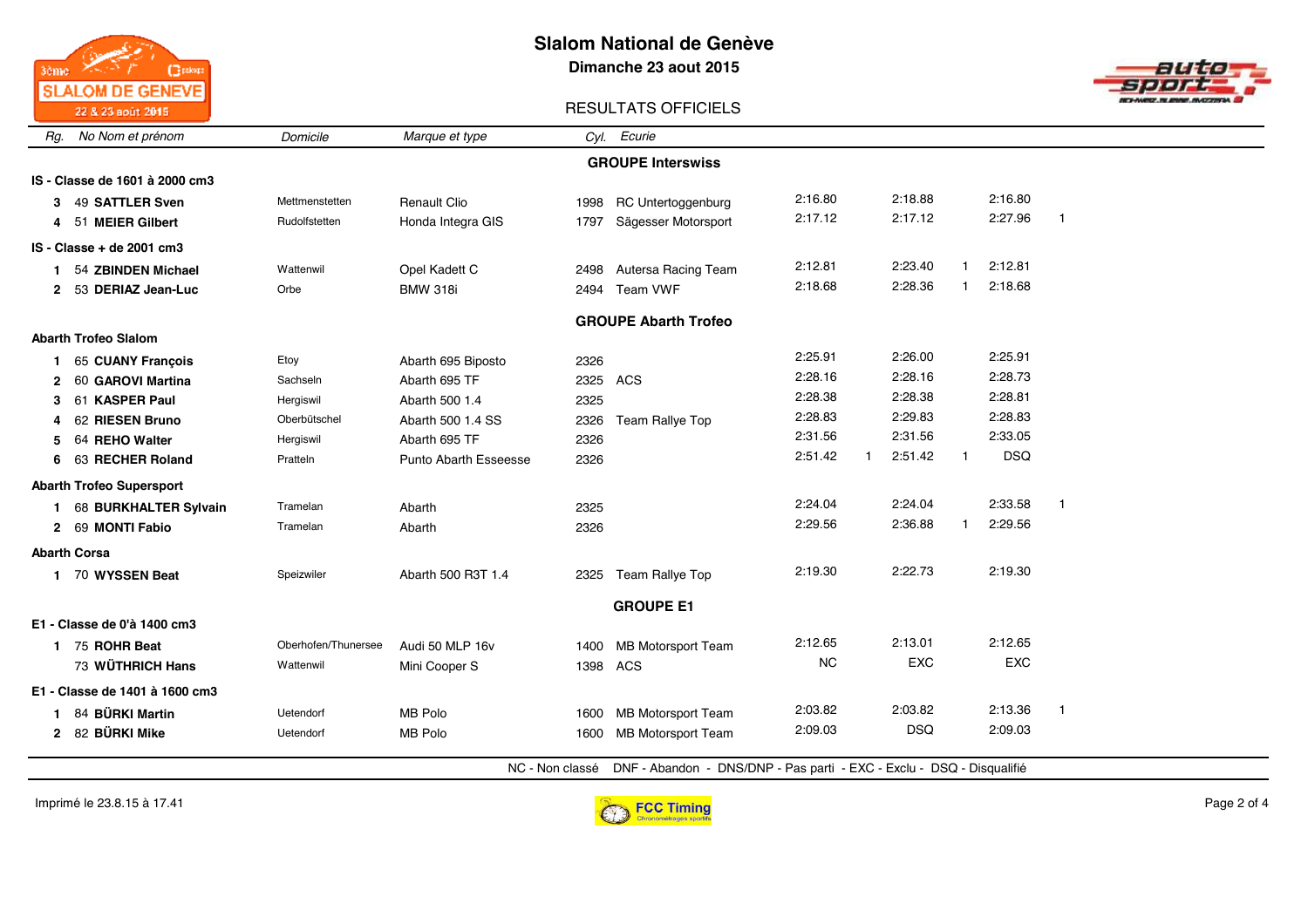

**Dimanche 23 aout 2015**



### RESULTATS OFFICIELS

| No Nom et prénom<br>Rg.        | Domicile        | Marque et type         | CvI. | Ecurie                    |           |   |            |              |            |                |  |  |
|--------------------------------|-----------------|------------------------|------|---------------------------|-----------|---|------------|--------------|------------|----------------|--|--|
|                                |                 |                        |      | <b>GROUPE E1</b>          |           |   |            |              |            |                |  |  |
| E1 - Classe de 1401 à 1600 cm3 |                 |                        |      |                           |           |   |            |              |            |                |  |  |
| 81 BEGUIN Philippe<br>3        | Prilly          | Peugeot 205            | 1587 |                           | 2:15.76   |   | 2:27.52    |              | 2:15.76    |                |  |  |
| 83 WÜTHRICH Urs<br>4           | Schwarzenburg   | Mazda 323              | 1598 | Equipe Bernoise           | 2:18.58   |   | 2:18.58    |              | 2:19.13    |                |  |  |
| 85 TRACHSEL Walter<br>5.       | Wattenwil       | Toyota Corolla AE86    | 1587 | <b>MB Motorsport Team</b> | 2:23.90   |   | 2:23.90    |              | 2:35.69    | $\overline{1}$ |  |  |
| E1 - Classe de 1601 à 2000 cm3 |                 |                        |      |                           |           |   |            |              |            |                |  |  |
| 94 KRIEG Danny                 | Altendorf       | Audi A4 STW            | 1997 | Equipe Bernoise           | 2:03.06   |   | 2:03.95    |              | 2:03.06    |                |  |  |
| 92 FLAMMER Patrick<br>2        | Glarus          | Suzuki Swift           | 1998 | ACS                       | 2:08.71   |   | 2:10.19    |              | 2:08.71    |                |  |  |
| 90 SANTONASTASO Manuel<br>3    | Müllheim        | <b>BMW 320</b>         | 1999 | RC Untertoggenburg        | 2:09.10   |   | 2:10.24    |              | 2:09.10    |                |  |  |
| 95 WITTWER Daniel              | Forst           | VW Golf 1 DWT          | 1986 | Autersa Racing Team       | 2:10.87   |   | 2:10.87    |              | 2:22.00    | -1             |  |  |
| 5 101 MARTINET Lucien          | L'Isle          | <b>VW Golf</b>         | 1998 |                           | 2:14.27   |   | 2:14.27    |              | 2:14.50    |                |  |  |
| 99 PITTET Stéphane<br>6        | <b>Bottens</b>  | Renault Clio 3 Cup     | 1998 |                           | 2:19.41   |   | 2:19.41    |              | 2:21.55    |                |  |  |
| 98 BOMBARDIER Alain<br>7       | Orbe            | Renault Clio 3 Cup     | 1998 |                           | 2:20.48   |   | 2:29.18    |              | 2:20.48    |                |  |  |
| 8 100 RANDIN Michel            | Mervelier       | Renault Clio 3 Cup     | 1998 |                           | 2:27.01   |   | 2:27.01    |              | <b>DSQ</b> |                |  |  |
| 93 KAMMER Daniel<br>9          | Latterbach      | Honda Civic Starkbox   | 1998 | Rikli Motorsport          | 2:27.08   | 1 | <b>DSQ</b> |              | 2:27.08    | -1             |  |  |
| 97 JOYE Michel-Roland<br>10    | Vallorbe        | Opel Kadett GSi 16v    | 1997 |                           | 2:29.95   |   | 2:32.83    |              | 2:29.95    |                |  |  |
| 96 CHABLAIS Patrick<br>11      | Monthey         | Opel Kadett GSi 16v    | 1997 |                           | 2:33.20   |   | 2:35.32    |              | 2:33.20    |                |  |  |
| 91 NIEDERER Peter              | Güttingen       | Opel Kadett GT/E       | 1998 | <b>RC Untertoggenburg</b> | <b>NC</b> |   | <b>DNS</b> |              | <b>DNS</b> |                |  |  |
| E1 - Classe de 2001 à 3000 cm3 |                 |                        |      |                           |           |   |            |              |            |                |  |  |
| 1 106 BÜRKI Martin             | Heimenschwand   | BMW E33                | 3000 | Autersa Racing Team       | 2:11.31   |   | 2:11.31    |              |            |                |  |  |
| 2 105 BETSCHEN Martin          | Wängli          | Opel Kadett C          | 2499 | Equipe Bernoise           | 2:14.70   |   | 2:14.70    |              | 2:20.77    | - 1            |  |  |
| 3 104 CLERC Damien             | Monthey         | Renault R5 GT          | 2375 |                           | 2:22.41   |   | 2:32.59    | 1.           | 2:22.41    |                |  |  |
| $E1 - Classe + de 3000 cm3$    |                 |                        |      |                           |           |   |            |              |            |                |  |  |
| 1 111 BEINER Jürg              | Landquart       | <b>BMW M3 Schirmer</b> | 3200 | <b>MB Motorsport Team</b> | 2:07.85   |   | 2:11.59    |              | 2:07.85    |                |  |  |
| 2 112 BUETIGER Paul            | Lohn-Ammannsegg | Porsche GT3 Cup        | 3600 | <b>Stadler Motorsport</b> | 2:11.83   |   | 2:12.76    |              | 2:11.83    |                |  |  |
| 3 113 CHEVALAZ Pascal          | Aubonne         | Seat Leon SuperCoupe   | 3026 | <b>RT Nyonnais</b>        | 2:19.80   |   | <b>DSQ</b> | $\mathbf{2}$ | 2:19.80    |                |  |  |
| 4 110 PICARD Anthony           | Sonvilier       | Mitsubishi Evo X       | 3396 | <b>GT Motorsport</b>      | 2:21.32   |   | 2:21.32    |              | 2:21.40    |                |  |  |
| 5 109 MILLIQUET Cédric         | Pully           | Mitsubishi EVO         | 3400 |                           | 2:32.09   |   | 2:32.09    |              | 2:48.95    | 3              |  |  |

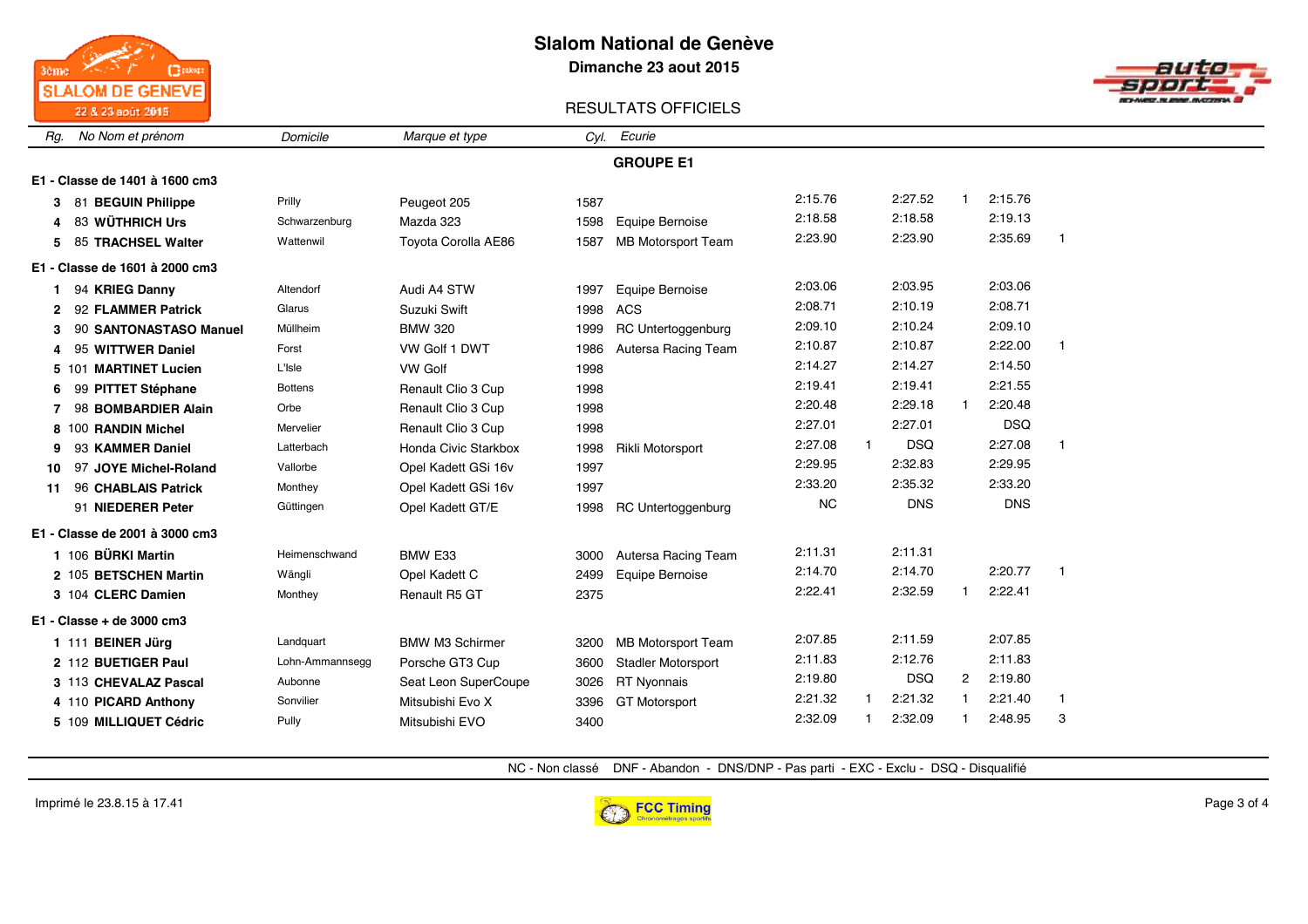

**Dimanche 23 aout 2015**



### RESULTATS OFFICIELS

| Rg.          | No Nom et prénom               | Domicile           | Marque et type                | Cyl. Ecurie                 |           |            |              |   |  |  |  |  |  |
|--------------|--------------------------------|--------------------|-------------------------------|-----------------------------|-----------|------------|--------------|---|--|--|--|--|--|
|              |                                |                    |                               | <b>GROUPE Historiques</b>   |           |            |              |   |  |  |  |  |  |
|              | <b>HIST - Classe unique</b>    |                    |                               |                             |           |            |              |   |  |  |  |  |  |
|              | 2 PILLONEL Yann                | Arbaz              | <b>BMW 325i</b>               | 2498                        | 2:27.61   | 2:33.12    | 2:27.61      |   |  |  |  |  |  |
| $\mathbf{2}$ | <b>BITTO Giuseppe</b>          | Le Mont s/Lausanne | Autobianchi A112 Abarth       | 1050                        | 2:47.31   | 2:53.62    | 2:47.31      |   |  |  |  |  |  |
|              | <b>3 MAULINI Louis</b>         | Russin             | Lotus 22                      | Ec. La Meute<br>1598        | <b>NC</b> | <b>DNF</b> | <b>DNS</b>   |   |  |  |  |  |  |
|              | <b>GROUPE E2-SC</b>            |                    |                               |                             |           |            |              |   |  |  |  |  |  |
|              | E2-SC - Classe unique          |                    |                               |                             |           |            |              |   |  |  |  |  |  |
|              | 9 SCOLARO Antonino             | Jona               | Aurio-Elia                    | 1550                        | 2:07.36   | 2:17.46    | 2:07.36      |   |  |  |  |  |  |
| $\mathbf{2}$ | 8 DUPUIS Igor                  | Saint-Oyens        | BRC CM 05 EVO                 | Ec. Performance<br>998      | 2:19.00   | <b>DSQ</b> | 2:19.00      |   |  |  |  |  |  |
|              |                                |                    |                               | <b>GROUPE E2-SS</b>         |           |            |              |   |  |  |  |  |  |
|              | E2-SS - Classe de 0'à 1400 cm3 |                    |                               |                             |           |            |              |   |  |  |  |  |  |
|              | 17 ZIMMERMANN Marc             | Romainmôtier       | Formule BMW 02                | 1200                        | 2:13.91   | 2:21.78    | 2:13.91      |   |  |  |  |  |  |
|              | 2 14 HUMBERT Alain             | F - Sonzier-Epagny | Amolia Suzuki monoplace       | 1100                        | 2:29.01   | <b>DSQ</b> | 2:29.01      | 1 |  |  |  |  |  |
|              | $E2-SS - Classe + de$ 1400 cm3 |                    |                               |                             |           |            |              |   |  |  |  |  |  |
|              | <b>EGLI Philip</b><br>21       | Zürich             | Dallara F394 Opel             | Racing Club Airbag<br>1998  | 2:00.50   | 2:06.39    | 2:00.50      |   |  |  |  |  |  |
|              | 2 20 MAURER Marcel             | Längenbühl         | <b>Formel Renault Midland</b> | Sägesser Motorsport<br>2000 | 2:07.00   | 2:28.44    | 2:07.00<br>2 |   |  |  |  |  |  |

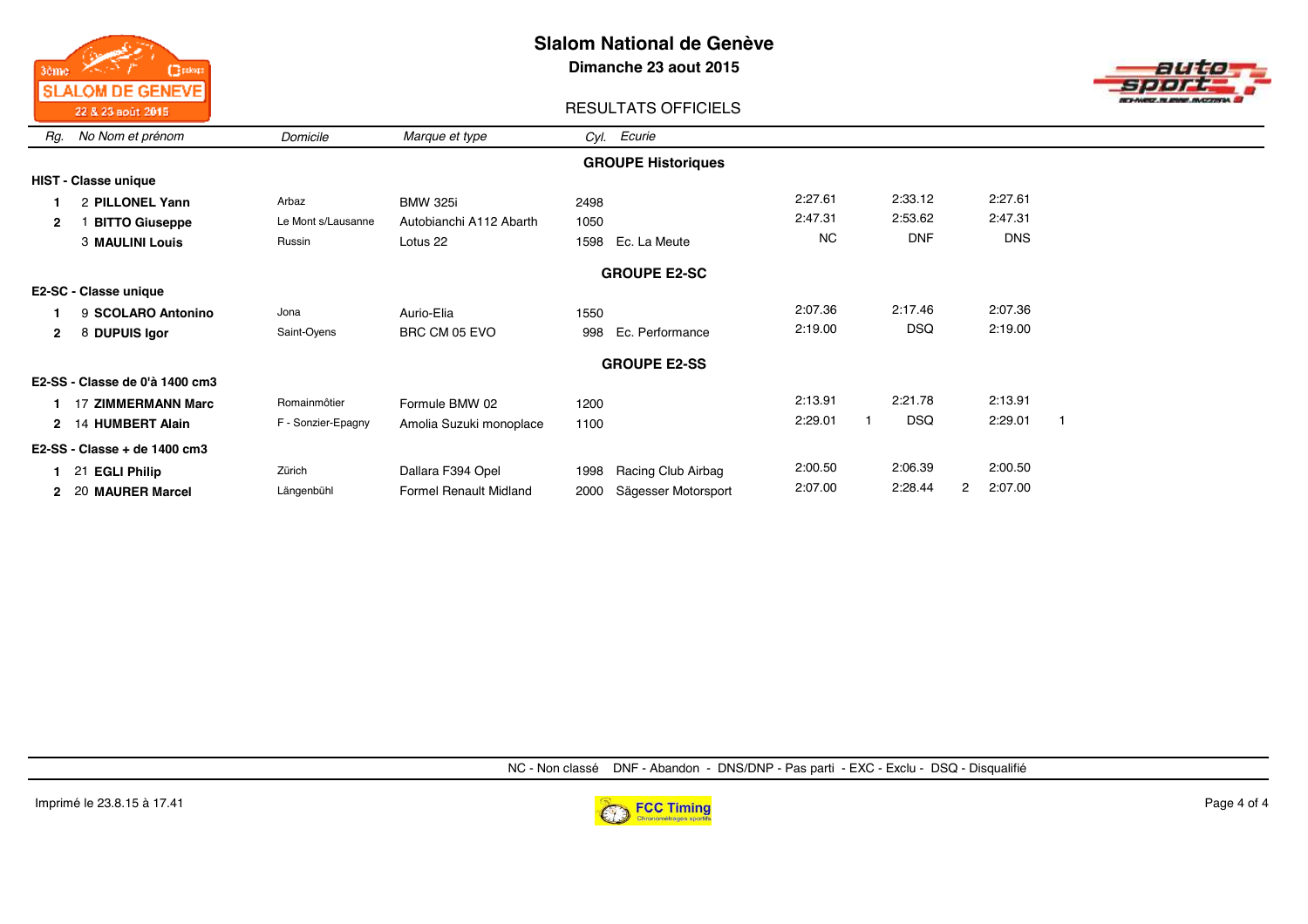

# **PALEXPO DMANCHE**

### **RESULTATS OFFICIELS**

| Rg.      |     | No Nom et prénom                          | Аn | Club                      | Temps Pen          |    | C1                 | pen          | C2                 | pen    |
|----------|-----|-------------------------------------------|----|---------------------------|--------------------|----|--------------------|--------------|--------------------|--------|
| 1        |     | 21 EGLI Philip                            |    | Racing Club Airbag        | 2:00.50            |    | 2:06.39            |              | 2:00.50            |        |
| 2        |     | 94 KRIEG Danny                            |    | Equipe Bernoise           | 2:03.06            |    | 2:03.95            |              | 2:03.06            |        |
| 3        | 84  | <b>BÜRKI Martin</b>                       |    | <b>MB Motorsport Team</b> | 2:03.82            |    | 2:03.82            |              | 2:13.36            | 1      |
| 4        |     | 20 MAURER Marcel                          |    | Sägesser Motorsport       | 2:07.00            |    | 2:28.44            | 2            | 2:07.00            |        |
| 5        |     | 9 SCOLARO Antonino                        |    |                           | 2:07.36            |    | 2:17.46            |              | 2:07.36            |        |
| 6        |     | 111 BEINER Jürg                           |    | <b>MB Motorsport Team</b> | 2:07.85            |    | 2:11.59            |              | 2:07.85            |        |
| 7        |     | 92 FLAMMER Patrick                        |    | <b>ACS</b>                | 2:08.71            |    | 2:10.19            |              | 2:08.71            |        |
| 8        |     | 82 BÜRKI Mike                             |    | <b>MB Motorsport Team</b> | 2:09.03            |    | <b>DSQ</b>         |              | 2:09.03            |        |
| 9        |     | 90 SANTONASTASO Manuel                    |    | RC Untertoggenburg        | 2:09.10            |    | 2:10.24            |              | 2:09.10            |        |
| 10       |     | 95 WITTWER Daniel                         |    | Autersa Racing Team       | 2:10.87            |    | 2:10.87            |              | 2:22.00            | 1      |
| 11       | 106 | <b>BÜRKI Martin</b>                       |    | Autersa Racing Team       | 2:11.31            |    | 2:11.31            |              |                    |        |
| 12       |     | 30 GOLAY Philippe                         |    |                           | 2:11.37            |    | 2:22.79            | $\mathbf{1}$ | 2:11.37            |        |
| 13       |     | 112 BUETIGER Paul                         |    | Stadler Motorsport        | 2:11.83            |    | 2:12.76            |              | 2:11.83            |        |
| 14       |     | 50 RUESCH Thomas                          |    | <b>MB Motorsport Team</b> | 2:11.92            |    | 2:13.57            |              | 2:11.92            |        |
| 15       |     | 75 ROHR Beat                              |    | <b>MB Motorsport Team</b> | 2:12.65            |    | 2:13.01            |              | 2:12.65            |        |
| 16       |     | 54 ZBINDEN Michael                        |    | Autersa Racing Team       | 2:12.81            |    | 2:23.40            | $\mathbf{1}$ | 2:12.81            |        |
| 17       |     | 52 MEIER Marco                            |    | Sägesser Motorsport       | 2:13.70            |    | 2:13.99            |              | 2:13.70            |        |
| 18       | 17  | <b>ZIMMERMANN Marc</b>                    |    |                           | 2:13.91            |    | 2:21.78            |              | 2:13.91            |        |
| 19       | 101 | <b>MARTINET Lucien</b>                    |    |                           | 2:14.27            |    | 2:14.27            |              | 2:14.50            |        |
| 20       |     | 105 BETSCHEN Martin                       |    | Equipe Bernoise           | 2:14.70            |    | 2:14.70            |              | 2:20.77            | 1      |
| 21       |     | 47 JUNGI Rolf                             |    | Equipe Bernoise           | 2:15.58            |    | 2:16.09            |              | 2:15.58            |        |
| 22       | 81  | <b>BEGUIN Philippe</b>                    |    |                           | 2:15.76            |    | 2:27.52            | $\mathbf{1}$ | 2:15.76            |        |
| 23       |     | 24 BERING Michael                         |    | Sc. Taifyn                | 2:16.44            |    | 2:16.44            |              | 2:24.29            | 1      |
| 24       |     | <b>49 SATTLER Sven</b>                    |    | RC Untertoggenburg        | 2:16.80            |    | 2:18.88            |              | 2:16.80            |        |
| 25       | 51. | <b>MEIER Gilbert</b>                      |    | Sägesser Motorsport       | 2:17.12            |    | 2:17.12            |              | 2:27.96            | 1      |
| 26       |     | 35 NEWTON Warren                          |    |                           | 2:17.72            |    | 2:19.64            |              | 2:17.72            |        |
| 27       | 37  | <b>BRACELLI Yves</b>                      |    | ACS                       | 2:18.05            |    | <b>DSQ</b>         |              | 2:18.05            |        |
| 28       |     | 83 WÜTHRICH Urs                           |    | Equipe Bernoise           | 2:18.58            |    | 2:18.58            |              | 2:19.13            |        |
| 29       |     | 53 DERIAZ Jean-Luc                        |    | <b>Team VWF</b>           | 2:18.68            |    | 2:28.36            | 1.           | 2:18.68            |        |
| 30       | 8   | <b>DUPUIS Igor</b>                        |    | Ec. Performance           | 2:19.00            |    | <b>DSQ</b>         |              | 2:19.00            |        |
| 31       |     | <b>34 BETTSCHEN Beat</b>                  |    |                           | 2:19.26            |    | 2:20.15            |              | 2:19.26            |        |
| 32       |     | 70 WYSSEN Beat                            |    | Team Rallye Top           | 2:19.30            |    | 2:22.73            |              | 2:19.30            |        |
| 33       |     | 99 PITTET Stéphane                        |    |                           | 2:19.41            |    | 2:19.41            |              | 2:21.55            |        |
| 34       |     | 113 CHEVALAZ Pascal                       |    | <b>RT Nyonnais</b>        | 2:19.80            |    | <b>DSQ</b>         | 2            | 2:19.80            |        |
| 35       | 98  | <b>BOMBARDIER Alain</b>                   |    |                           | 2:20.48            |    | 2:29.18            | 1            | 2:20.48            |        |
| 36<br>37 | 104 | 110 PICARD Anthony<br><b>CLERC Damien</b> |    | <b>GT Motorsport</b>      | 2:21.32<br>2:22.41 | 1. | 2:21.32<br>2:32.59 | 1<br>1       | 2:21.40<br>2:22.41 | 1      |
|          | 26  | <b>EISENBART Peter</b>                    |    | RC Untertoggenburg        | 2:23.42            |    | 2:23.42            |              | 2:31.54            | 1      |
| 38       |     | <b>TRACHSEL Walter</b>                    |    |                           | 2:23.90            |    | 2:23.90            |              |                    |        |
| 39<br>40 | 85  | 68 BURKHALTER Sylvain                     |    | <b>MB Motorsport Team</b> | 2:24.04            |    | 2:24.04            |              | 2:35.69<br>2:33.58 | 1<br>1 |
| 41       |     | 65 CUANY Francois                         |    |                           | 2:25.91            |    | 2:26.00            |              | 2:25.91            |        |
|          |     | 36 RIGOLET Gilbert                        |    | Gruyère Racing Team       | 2:26.65            |    | 2:30.39            |              | 2:26.65            |        |
| 42<br>43 |     | 100 RANDIN Michel                         |    |                           | 2:27.01            |    | 2:27.01            |              | <b>DSQ</b>         |        |
| 44       |     | 93 KAMMER Daniel                          |    | Rikli Motorsport          | 2:27.08            | 1. | <b>DSQ</b>         |              | 2:27.08            | 1      |
| 45       |     | 2 PILLONEL Yann                           |    |                           | 2:27.61            |    | 2:33.12            |              | 2:27.61            |        |
| 46       |     | 60 GAROVI Martina                         |    | <b>ACS</b>                | 2:28.16            |    | 2:28.16            |              | 2:28.73            |        |
| 47       |     | 61 KASPER Paul                            |    |                           | 2:28.38            |    | 2:28.38            |              | 2:28.81            |        |
| 48       |     | 25 KUHN Oski                              |    | RC Untertoggenburg        | 2:28.43            |    | 2:31.72            |              | 2:28.43            |        |
|          |     |                                           |    |                           |                    |    |                    |              |                    |        |

Imprimé le 23.8.15 à 17.43 Page 1 of 2